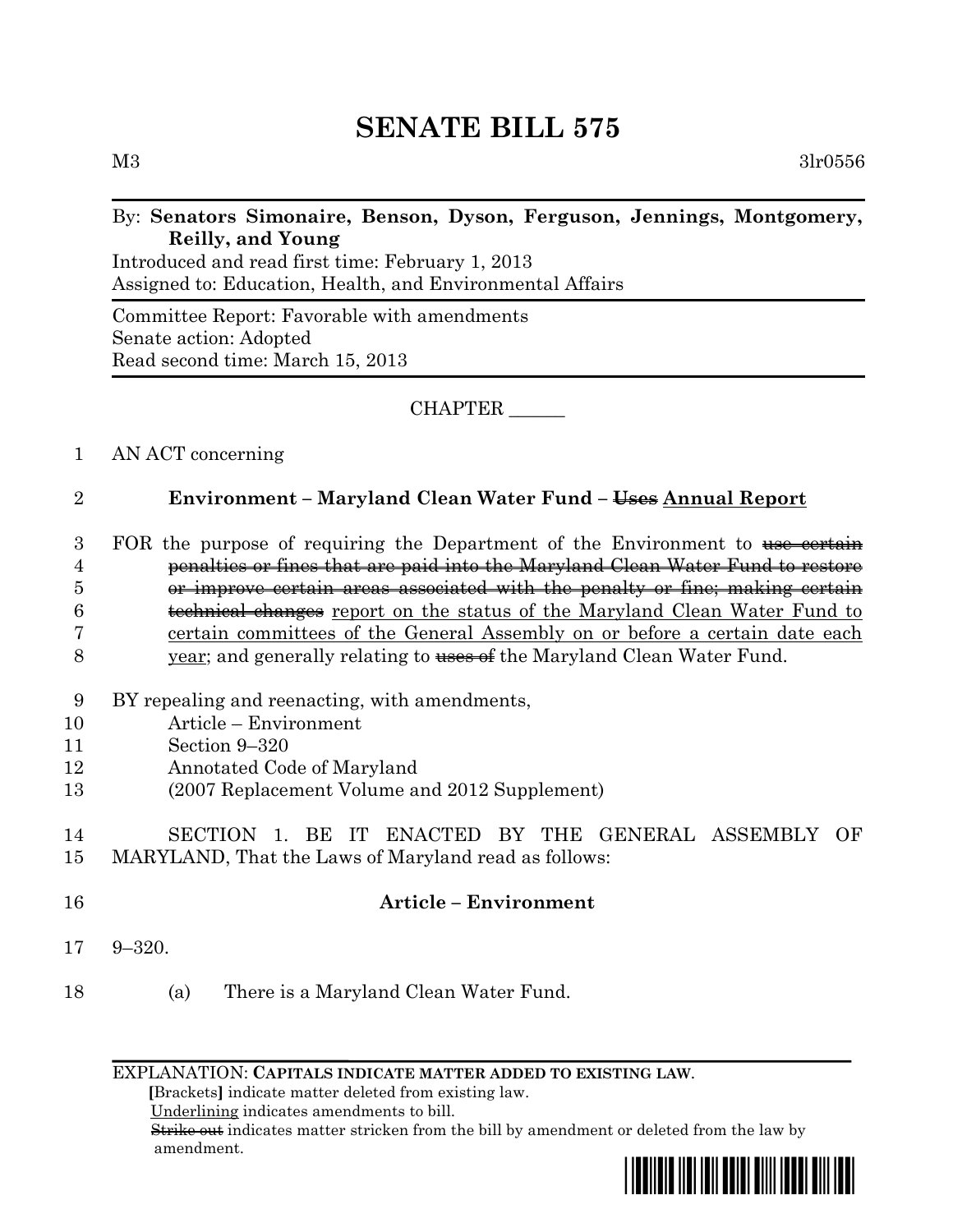#### **SENATE BILL 575**

| 2           | The following payments shall be made into the Maryland Clean Water<br>(b)<br>Fund:                                                                                                                                                           |
|-------------|----------------------------------------------------------------------------------------------------------------------------------------------------------------------------------------------------------------------------------------------|
| 3<br>4<br>5 | All application fees, permit fees, renewal fees, and funds collected<br>(1)<br>by the Department under this subtitle, including any civil or administrative penalty or<br>any fine imposed by a court under the provisions of this subtitle; |
| 6           | Any civil penalty or any fine imposed by a court under the<br>(2)<br>provisions of Title 5, Subtitle 5 of this article relating to water appropriation and use;                                                                              |
| 8<br>9      | Any civil or administrative penalty or any fine imposed by a court<br>(3)<br>under the provisions of Title 4, Subtitle 1 of this article; and                                                                                                |
| 10<br>11    | Any fees or funds that the Department collects under Subtitle 2,<br>(4)<br>Part III of this title and $\S$ 9-269 and 9-270 of this title and any civil or                                                                                    |

 administrative penalty or fine imposed by a court under the provisions of Subtitle 2 of this title.

 (c) **(1)** The Department shall use the Maryland Clean Water Fund for activities that are related to:

 **[**(1)**] (I)** The identification, monitoring, and regulation of the proper discharge of effluent into the waters of the State including program development of these activities as provided by the State budget;

 **[**(2)**] (II)** The management, conservation, protection, and preservation of the State's groundwater and surface water including program development of these activities as provided by the State budget;

 **[**(3)**] (III)** Correcting to the extent possible the failure to implement or maintain erosion and sediment controls;

24  $\{4\}$   $\{4\}$   $\{4\}$  Administration of the sediment control program;

 **[**(5)**] (V)** Emergency removal of sewage sludge or mitigation of the effect of any utilization of sewage sludge that the Department finds:

27  $\text{[i]}$  $\text{[j]}$   $\text{[j]}$  Endangers public health, safety, or welfare; or **[(iii) 2.** Endangers or damages natural resources; **[**(6)**] (VI)** Activities that are:

 **[**(i)**] 1.** Conducted by the Department, by a local health official, or by the local health official's designee under § 9–243(e) of this title; and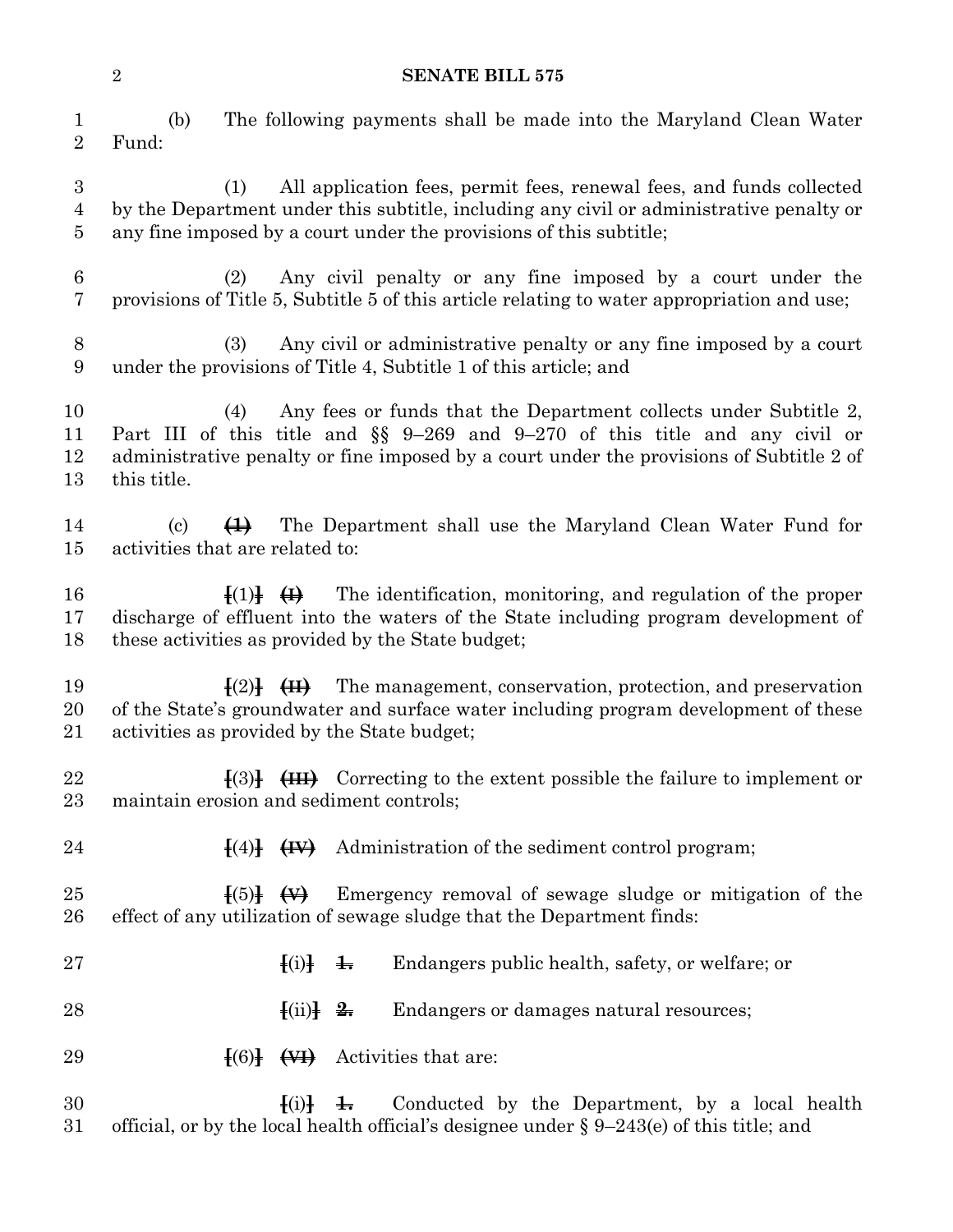#### **SENATE BILL 575** 3

| $\mathbf 1$<br>$\overline{2}$ | $\frac{f(i)}{f(i)}$ $\frac{2}{f(i)}$ Related to identifying, monitoring, or regulating the<br>utilization of sewage sludge, including program development; and                                                                                                                                                                           |
|-------------------------------|------------------------------------------------------------------------------------------------------------------------------------------------------------------------------------------------------------------------------------------------------------------------------------------------------------------------------------------|
| 3<br>4                        | $\frac{[7]}{[7]}$ $\leftarrow$ Providing supplemental inspections and monitoring of<br>sewage sludge utilization sites by:                                                                                                                                                                                                               |
| 5<br>6                        | Contracting with a county on request of that county to<br>$\frac{1}{2}$ (i) $\frac{1}{2}$ +<br>provide supplemental inspections and monitoring; and                                                                                                                                                                                      |
| 7<br>$8\,$<br>9               | $\{(ii)\}\$ $\cong$ Limiting the value of services provided under the<br>contract to no more than 45% of the generator fees for sludge utilized in that county<br>that is generated outside of that county or service area.                                                                                                              |
| 10                            | <b>DEPARTMENT</b><br><b>HSE</b><br><del>- SHALL</del>                                                                                                                                                                                                                                                                                    |
| 11                            | <del>ADMINISTRATIVE PENALTY OR FINE THAT IS PAID INTO THE MARYLAND CLEAN</del>                                                                                                                                                                                                                                                           |
| 12                            | WATER FUND TO RESTORE OR IMPROVE:                                                                                                                                                                                                                                                                                                        |
| 13                            | $\bigoplus$<br>THE AREA ASSOCIATED WITH THE PENALTY OR FINE; OR                                                                                                                                                                                                                                                                          |
| 14                            | #<br>AN AREA THAT IS SIMILAR IN BIOLOGICAL FUNCTION TO                                                                                                                                                                                                                                                                                   |
| 15                            | THE AREA ASSOCIATED WITH THE PENALTY OR FINE, WITH PREFERENCE GIVEN                                                                                                                                                                                                                                                                      |
| 16                            | <b>TO AREAS IN CLOSE PROXIMITY TO THE AREA ASSOCIATED WITH THE PENALTY</b>                                                                                                                                                                                                                                                               |
| 17                            | OR FINE.                                                                                                                                                                                                                                                                                                                                 |
|                               |                                                                                                                                                                                                                                                                                                                                          |
| 18                            | An expenditure that the Department makes under subsection $\mathcal{F}(c)(5)$<br>(d)                                                                                                                                                                                                                                                     |
| 19<br>20                      | $\left(\frac{c}{1+(1)}\right)$ of this section shall be reimbursed to the Department by the sewage sludge<br>utilizer whose sewage sludge utilization brought about the expenditure by:                                                                                                                                                  |
| 21                            | (1)<br>Endangering public health, safety, or welfare; or                                                                                                                                                                                                                                                                                 |
| 22                            | Endangering or damaging natural resources.<br>(2)                                                                                                                                                                                                                                                                                        |
| 23<br>24<br>25<br>$26\,$      | In addition to any other legal action authorized by this subtitle, the<br>(e)<br>Attorney General may bring an action against any person who fails to reimburse the<br>Department under subsection (d) of this section to recover any expenditure that the<br>Department makes under subsection $\{(c)(5)\}\ (c)(1)(v)$ of this section. |
| $27\,$<br>28<br>29            | In determining the use of the Maryland Clean Water Fund, priority shall<br>(f)<br>be given to activities relating to the water quality of the Chesapeake Bay and its<br>tributaries.                                                                                                                                                     |
| 30<br>31                      | Notwithstanding any law to the contrary, funds credited and any interest<br>(g)<br>accrued to the Fund:                                                                                                                                                                                                                                  |
| 32                            | (1)<br>Shall remain available until expended; and                                                                                                                                                                                                                                                                                        |